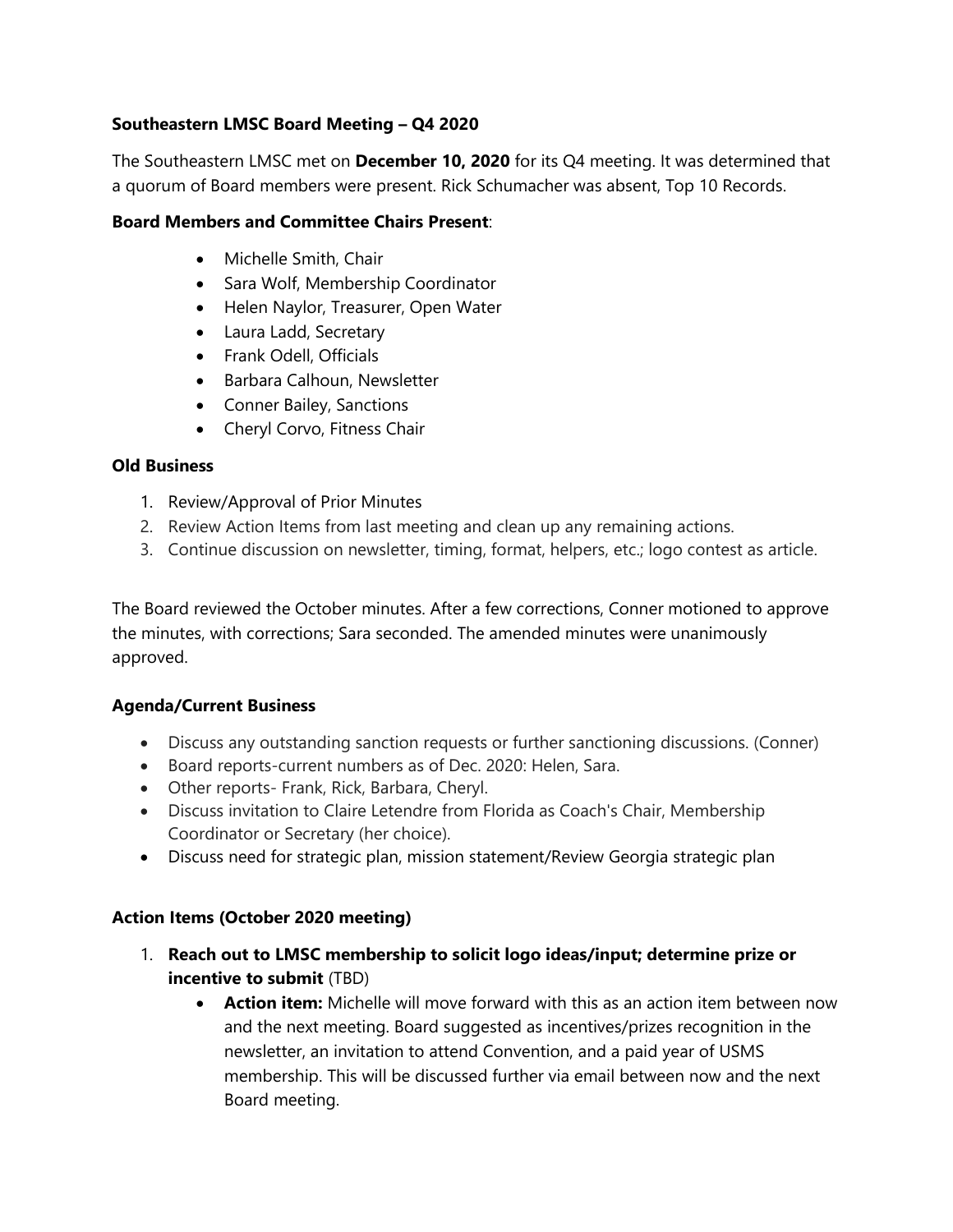- It was decided that the logo contest won't be included in this Q4 2020 newsletter because we have plenty of content and we will include in 1<sup>st</sup> newsletter of 2021.
- The Board will discuss size of blurb in next issue; nothing will be decided on the logo until the next newsletter issue which is Q1 2021.

### 2. **Update LMSC Mandatory Standards with USMS National Office** (Michelle)

- Michelle and Helen discussed event registrations not accounted for and membership cards.
- Numbers are off Helen reported the National office thought there were 19 registrations for a recent meet but we only got paid for 14. Helen will follow-up.
- There is also a discrepancy on whether we've printed membership cards. Michelle said 2019 is past tense; there is nothing we can do. We will make sure 2020 cards are printed and in 2021, it may not be necessary to have printed cards based on National Office. You have two weeks to print them or you get flagged.
- Helen and Michelle discussed our two meets that were sanctioned that had unregistered swimmers in them.
- Michelle asked if Sara got any one-event registrations- paperwork from the meet in question; Sara did not think so, but would double check.
- **Action item:** We will have a subcommittee of Helen, Sara, and Conner to address the discrepancy and collect our additional monies. The group will resolve this offline and report back to the full Board.

# **3. Determine set process for developing newsletter editorial plan, article solicitation, submission, as well as regular newsletter cadence** (Barbara)

- Continued this conversation from the last meeting to land on set timing, process/outreach for articles, assistance for Barbara.
- Michelle shared the newsletter with the group.
- Michelle asked if Barbara creates the template in Word and then creates a PDF. Does USMS not have Constant Contact or MailChimp for efficiency in sending, or a template that could be customized?
- USMS does have a template, but it is not shared with LSMCs.
- This is standard practice for most national organizations that provide templated information, to not allow local changes to a template tp maintain integrity of the template and consistent national branding. This may be worth discussing with USMS to have a newsletter template that is more professional looking.
- Sara commented re: Constant Contact and MailChimp that the only way we have to contact all our members is through the administrative site (with attachments).
- Michelle raised the issue of newsletter timing: if the Board meets the first month of every quarter, does it make sense to do the newsletter come out the first of the month, or the second month? Barbara proposed the newsletter come out in late February, in the middle of each quarter.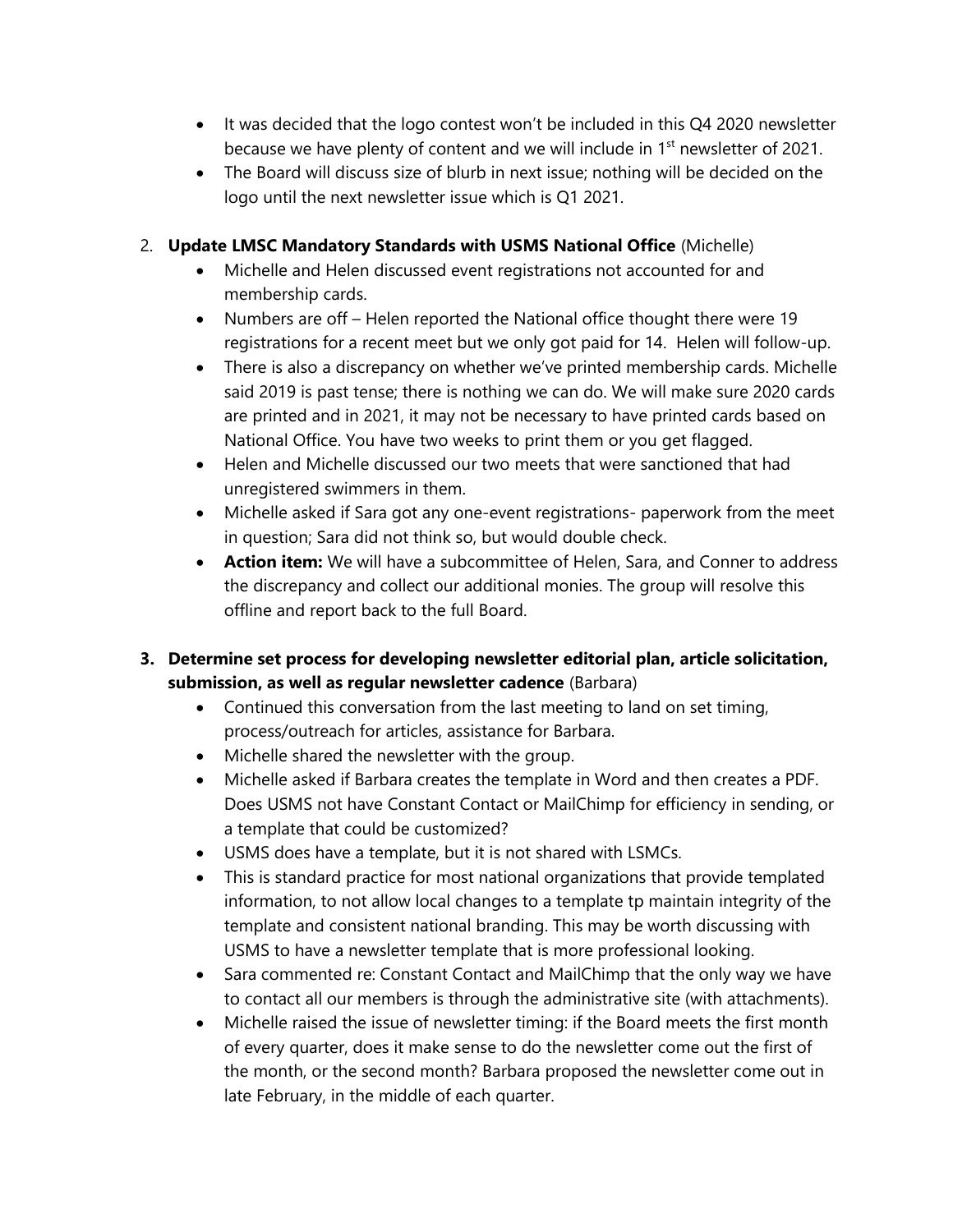- Cheryl and Rick have committed to helping contribute articles for each issue, and Conner has drafted article(s) for the current issue, which is due to come out by the end of this year.
- **Action item:** Helen will draft an article on USMS Convention in September.
- **Action item:** Michelle will talk with Rick offline about his article, as he was unable to attend this meeting.
- Cheryl will work with Barbara on a newly-instituted fitness column, as our Fitness Chair. Michelle suggested that the Board collaborate next time on this column.
- Conner reported that the Kingsport Master's (KAC) contributed a blurb about their March meet (pending meet sanctioning), tentatively scheduled for Saturday, March 13, 2021.
- Conner clarified to Kingsport that USMS is going to issue a new set of guidelines in January for competitions and they should develop a safety plan. If we have new guidelines in 4 weeks, doesn't make any sense to sanction meets now.
- Michelle agreed she had no problem keeping this in as tentative. Conner went to their webpage and noted it was listed as sanctioned and told them to change the language to sanction pending.
- **Action item:** Michelle asked Barbara to share editorial plan for this and each issue going forward, with the Board, in advance.
- **Action item:** Sara asked Michelle if she would do a column from the Chair in the future, and Michelle agreed to do so.
- **Action item:** Cheryl would like to include Fitness Chair articles or perhaps a column and volunteered to write at any time.
- Conner suggested that if we have new guidelines for pool and open water events, we might highlight those briefly.
- Michelle recapped topics for the December 2020/Q4 newsletter and said we have a good start and asked Barbara to send out a rough draft to the Board.
- **Action item** –Cheryl and Rick will be the subcommittee for newsletter. Barbara will share an editorial plan with the Board in advance, and a rough draft of each issue, going forward.
- Sarah asked if qualifying times be faster or slower for Nationals in 2021 post COVID, and how qualifying times for each year are cumulatively calculated.
- 4. **Develop Fitness Chair emails on topics of interest to membership; disseminate**  (Cheryl)
	- **Action item:** Cheryl will work on some emails with fitness tips between each issue of the newsletter and share with Board for review, then send to membership.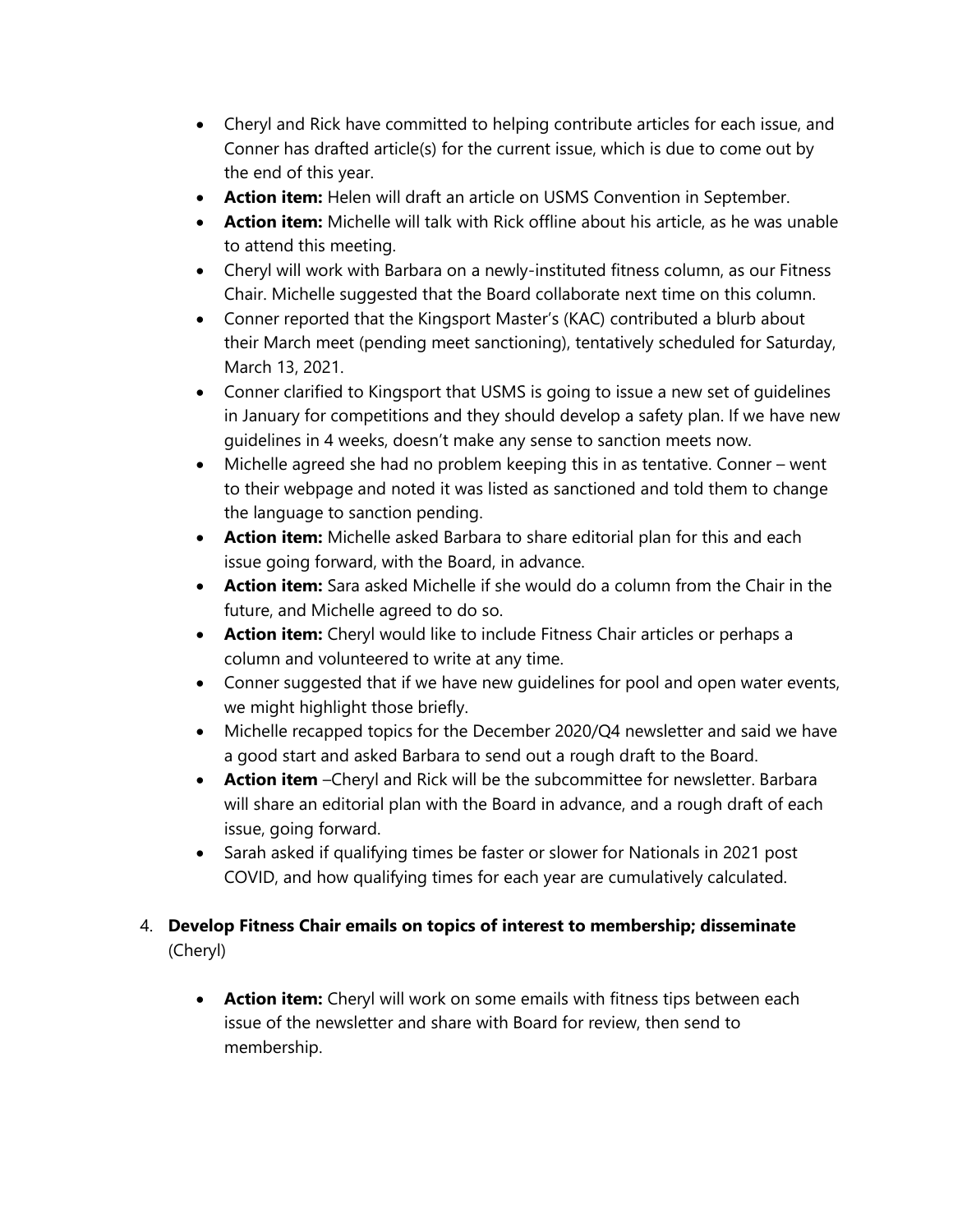# 5. **Report back to the group about Sanctioning efforts, pending guidelines under development, requests.** (Conner)

- Conner commented that he is leery of sanctioning an event where things fall through the cracks in the era of COVID. He has his own judgments about what is appropriate and safe to do but he will be a stickler. He won't issue a sanction or he will pull it if the team doesn't submit a revised sanction request.
- Conner reported that he has gotten is a list of events and info on the Kingsport pool but they are not ready for review. Plenty of open water events have transferred over from 2020. Hopefully the new guidelines will address open water events. Helen has been in touch with open water directors as well.
- Helen reported that the sanction for 3 open water events; Swim the Suck, Rat Race, Swim Hobbs Island, were postponed. Bridges to Bluffs was cancelled last year, but is hoping to host their event this year, pending it is safe to do so.
- Frank commented that now, it's even more important to have trusted meet directors. Conner may decline to issue sanctions, but he will share any actions taken with the whole board. He doesn't want to be one person making decision, he will run it by the entire committee.

# **Board Reports**

- Frank gave a report on Officials without meets the officials haven't done much. He reports that he is now an official USMS referee.
- He would like to make a recommendation to the Board that beginning in 2022, the Board consider adding the requirement that when a sanction is requested they include the name of a qualified meet referee as well as meet director. The meet will not get a sanction until someone approves the meet referee.
- This is another step, but for 2021, all meet directors can start thinking about who their referees are going to be and work with partner to referee to make the meet run smoothly and properly.
- Michelle commented that she is surprised USMS doesn't have this requirement. Should the Board make a motion and vote on it?
- Frank made a motion that the Board add a requirement to the sanction request that the meet referee be added to the request, effective immediately. Unanimously voted in favor.
- Helen seconded. Conner suggested the Board add the amendment "sanction and recognition." The motion was approved as amended.
- Sara announced that she would need to step down from her Board position as Registrar/Membership Chair due to increasing work and personal time demands.
- Laura connected with Michelle individually after the meeting to communicate that she would need to give up her position as Secretary for personal reasons.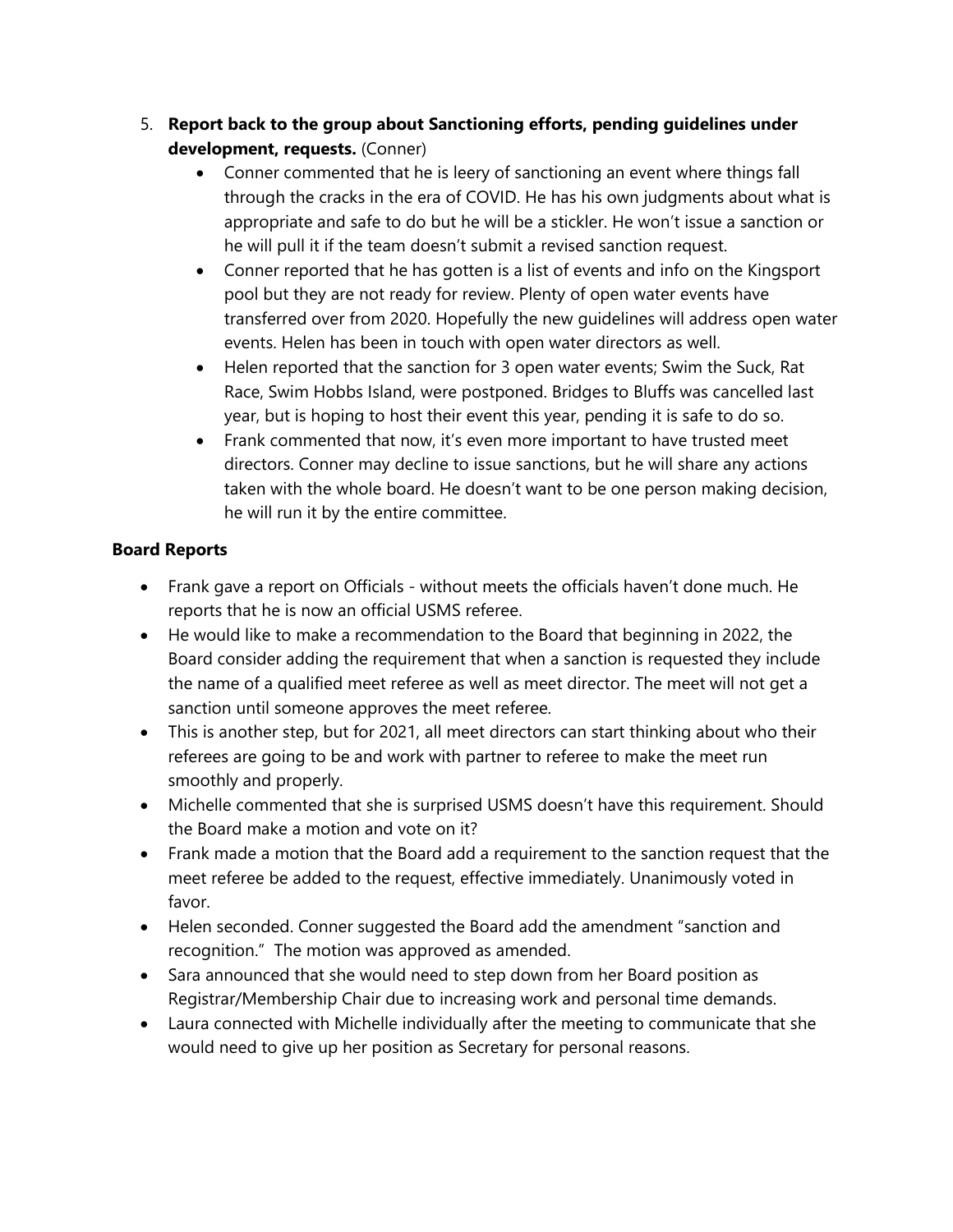- Michelle asked if anyone had suggestions for someone to take over for Sara? Anyone take over for Sara? Claire Letendre, on our docket to ask about serving as Coaches Chair, could fill in. Michelle will can ask her.
- Conner asked about our bylaws, and whether this is an elected office. Our bylaws state that the Chair can appoint until the next election.
- Conner motioned that Claire fill the role and serve the remainder of Sara's position until the next election. He will check the bylaws after this meeting and report back to the Board.
- Helen sent Financials via email prior to the meeting for the Board to review.

### **Due to time constraints, the below items were deferred until the next board meeting for discussion:**

- Discuss invitation to Claire Letendre from Florida as Coach's Chair, Secretary or Membership Coordinator.
- Discuss need for strategic plan, mission statement/Review Georgia strategic plan

# **Action Items:**

**1. Update LMSC Mandatory Standards with USMS National Office**. A subcommittee composed of Helen, Sara, and Conner will address the discrepancy in meet registrations and collect our additional monies. The group will resolve this offline and report back to the full Board.

**2. Determine set process for developing newsletter editorial plan, article solicitation, submission, as well as regular newsletter cadence.** 

**3. Create newsletter subcommittee.** Cheryl and Rick will be the subcommittee for newsletter.

**4. Create and share editorial plan for each newsletter issue.** Michelle asked Barbara to share editorial plan for this and each issue going forward, with the Board, in advance.

**5. Include Chairman's Column in newsletter.** Sara asked Michelle if she would do a column from the Chair in the future, and Michelle agreed to do so.

**6. Add Fitness Chair articles/Fitness Chair Column to newsletter.** Cheryl would like to include Fitness Chair articles or perhaps a column and volunteered to write at any time.

**7. Convention review from September.** Helen will draft an article on USMS Convention in September.

**8. Share rough draft of newsletter with Board each issue.** Michelle asked Barbara to share a rough draft of the newsletter with the Board, in advance of each issue, for their review and input.

**9. Create Fitness topic emails and share with Board.** Cheryl will work on some emails with fitness tips between each issue of the newsletter and share with Board for review, then send to membership.